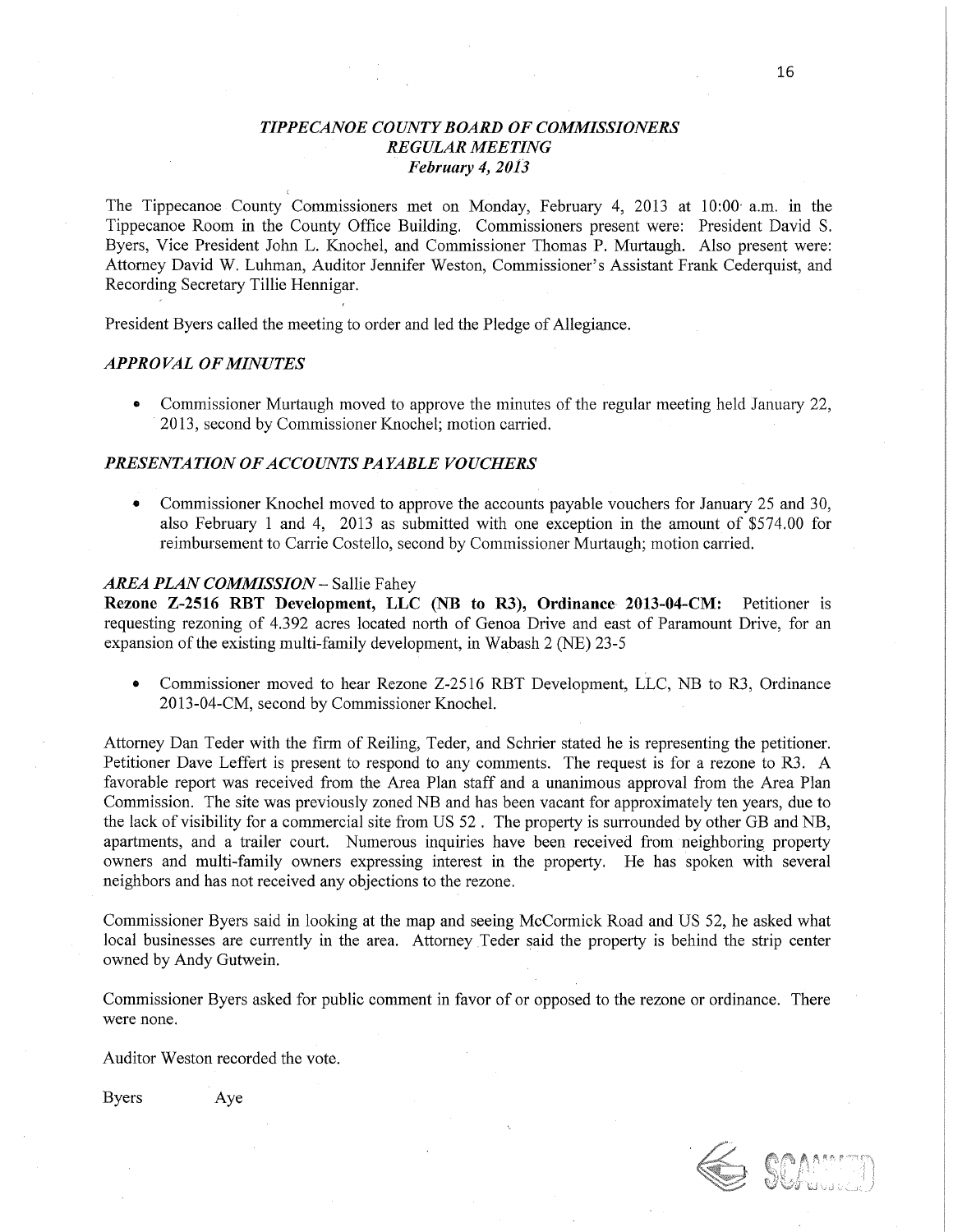Knochel Aye Murtaugh Aye

Ordinance 2013-04—CM passed 3-0.

Subdivision **Variance 8-4357 Southern Winds** Subdivision **(Major-Preliminary Plat):** A variance to waive the required full-width right-of-way dedication and construction of the realigned road segment of CR 300 S from its dead end at US 231 to Veterans Memorial Parkway (USO Section 5. 12-3-a-ii)

**0** Commissioner Knochel moved to hear Subdivision Variance 8-4357, second by Commissioner **Murtaugh.** '

Area Plan Director Fahey said the request is from the developers of Southern Winds multi-family subdivision between CR 300 and CR 350. Director Fahey provided maps from the Long Range Transportation Plan where the requirement for constructing the road realignment was initiated. The realignment of CR 300, which dead ended at US 231 with the reconstruction project, has been in the plan for some time. The intention was not to isolate those living on CR 300, but to give them access to CR **350.** Several alterations of the plan have included the realignment; however, it is such **a** small road improvement, it was probably overlooked during reviews. With the current project, there is now more of a serious review of the road realignment project by both the County Highway and the City Engineer's Office. Both departments believe it is not in the best interest to make the connection. The developer is asking for the Commissioners approval of a variance to waive the construction of the realignment. If there is no governmental interést in building the road realignment, APC staff concurs and it **will** be removed from the Long Range Transportation Plan.

President Byers asked for public comment in favor of or opposed to the variance. There were none.

• Commissioner Knochel moved to approve Variance S-4357 as presented, second by Commissioner Murtaugh; motion **carried.** 

## *CASA* **-** Coleen Hamrick **Sponsorship Agreement — Tippecanoe County** Bar **Association**

CASA Executive Director Hamrick introduced Patricia Truitt, a representative from the local Bar Association. Director **Hamrick** provided the Commissioners a copy of **a** sponsorship form from CASA describing an event they want to hold on Friday, April 26, 2013. The event will benefit **CASA** and also highlight Tippecanoe County and the Courthouse. The event itself will provide an actual representation of the Courthouse Via **a** piece of art **that** would be selected and **taken** to the State. The art would then be displayed in the State Bar Association building. The sponsorship agreement is needed because the event will take place from  $5:00 - 7:00$  p.m. on the second floor of the Courthouse. It will be an art competition and also provide the opportunity for the public to purchase the **art.** 

Ms. Truitt provided a brochure compiled by the. Indiana State Bar Association portraying the artwork of Courthouses from '47 of the 92 **Indiana** counties. She explained that when the Bar Association moved into its new location, the walls were empty. As Indiana Courthouses are unique, a decision was made to begin a collection of original pieces of art depicting the 92 **Indiana** Courthouses. However, Tippecanoe County is missing and she and other members believe it is one of the most interesting Courthouses in the state; it has an eclectic combination of architectural styles. The local Bar Association will sponsor <sup>a</sup> competition among Indiana artists to select a piece to hang in Indianapolis. The Ball Eggleston law firm donated \$1,000 for the grand prize and contributions are being solicited from collectors and the business and legal community to encourage artists to participate. Attached to the proposed contract is a prospectus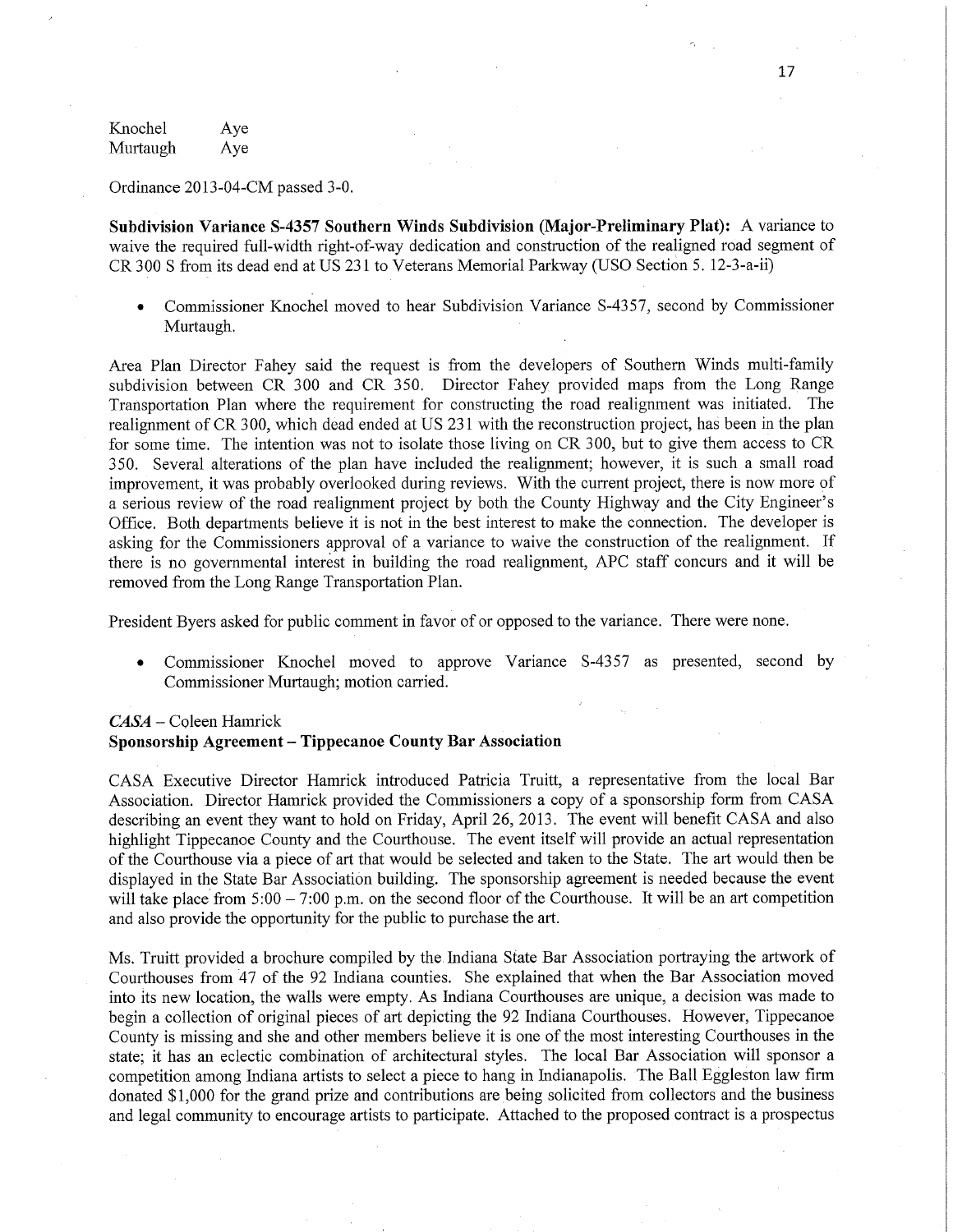of What is available on underthedomeart.com for the artists to obtain information on the requirements. The requirements are fairly stringent; the artwork must be original and the dimensions are restricted. Currently, there is an art collection in the Courthouse which will be moved to the Lafayette Museum of Art as a special exhibition for approximately six weeks, freeing up the display area for the Under the Dome event. The request is to display the artwork from April 24 through May 31, 2013. The artwork will be available for purchase from 5:00 - 7:00 p.m. on Friday, April 26, followed by an announcement of the grand prize winner and a reception with refreshments. The alcohol usage policy is understood and they have met with a caterer who meets all the qualifications. ' 30% of the sales will be divided equally between Tippecanoe County CASA and Legal Aid. The event will be open to the public, with the purchase of a ticket at a cost of \$20. 00.

Director Hamrick said they understood they would need to pay security and maintenance as it is after hours; however there will be no requirement for set up or tear down for maintenance. She has talked to Maintenance Director Mike Haan, and will talk to Courthouse Security Supervisor Chuck Molter following approval of the event. All attendees would go through security.

Commissioners Knochel stated it sounds like a good program. Commissioner Murtaugh agreed and added the event is a great way to solicit artwork for the Bar Association.

**0** Commissioner Knochel moved to approve the Sponsorship Agreement between the Board of Commissioners of Tippecanoe County, CASA, and the Tippecanoe County Bar Association as presented, second by Commissioner Murtaugh; motion carried.

## *HIGHWAY* - Opal Kuhl Resolution 2013-06-CM Determining to Sell Real Property (North 9<sup>th</sup> and Burnett Road)

Highway Director Kuhl said Resolution 2013-06-CM is to determine to sell real property at North 9<sup>th</sup> and Burnett Road. The property is part of the Burnett Reserve which is a piece of property the township gave to the Commissioners last year, located at the driveway to Van's Catering **Service.** Vans would like to purchase the piece of property, to clean up the area and place their business sign. It is excess property the Highway would like to sell.

Attorney Luhman said the first step is to adopt the Resolution stating an interest in selling the property, followed by a notice in the newspaper stating bids will be received on March 4, 2013 *—* the first Commissioner's meeting in March. The minimum purchase price will be \$1,000, determined by the prorata value of the property from the assessed value of the larger piece of property it is a part of.

Attorney Dan Teder said he represents Mike Vanderplaats, the owner of The Trails and Van's Catering. He asked for clarification about receiving **a** notice and submitting an offer. Attorney Luhman stated the notice will be published in the paper and he will also provide a copy to Attorney Teder for Mr. Vanderplaats since he has a direct interest. After the notice, there are ten days to submit an offer. The Commissioners will consider the offer(s) and take action at the March 4, 2013 meeting.

• Commissioner Knochel moved to approve Resolution 2013-06-CM as presented, second by Commissioner Murtaugh; motion carried.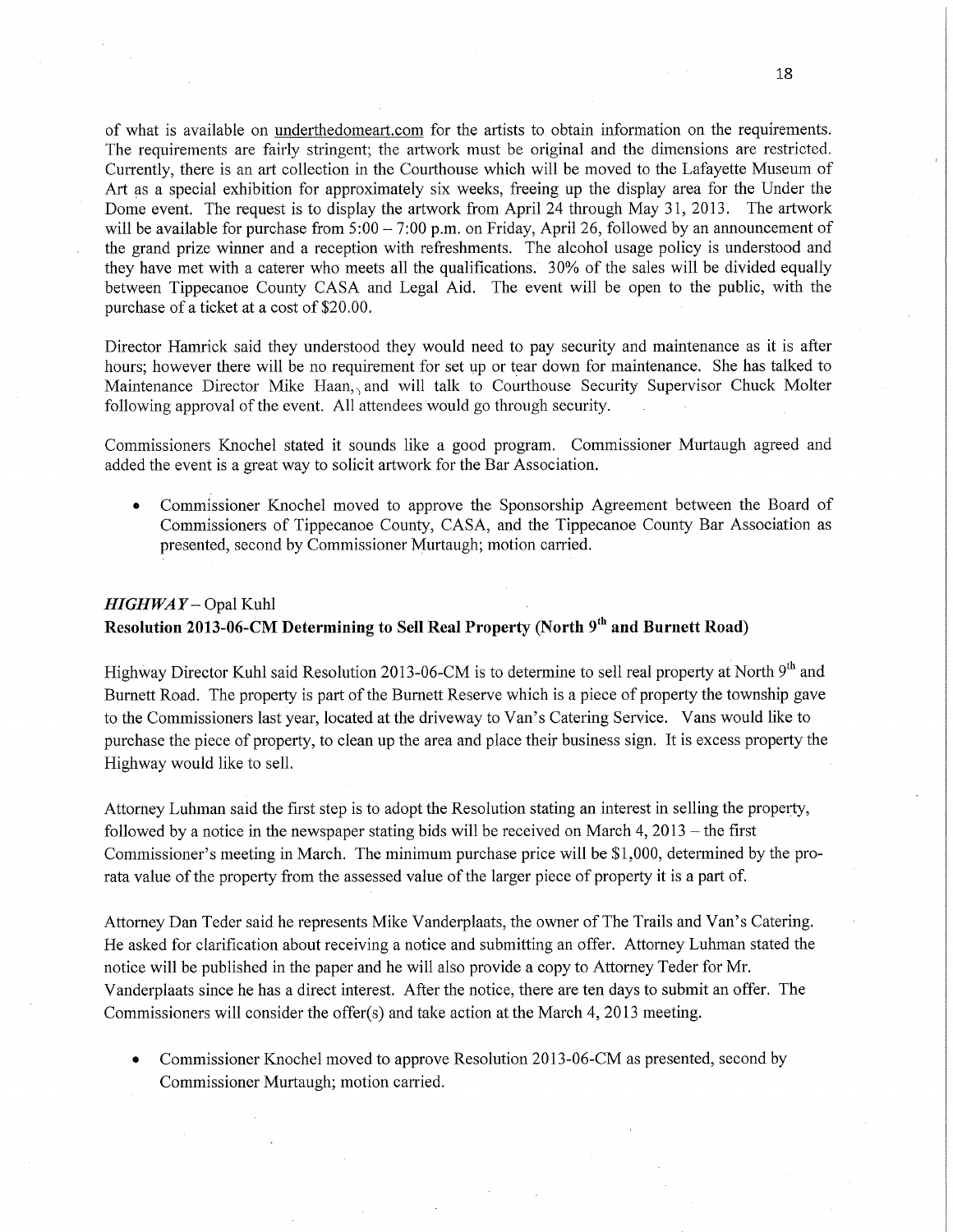# **Resolution 2013-** 07- CM **Adopting Procedures** for **Purchase** and **Financing** of **Four 2013 Tandem Axle Dump Trucks** *-*

Director Kuhl said Resolution 2013—07-CM deals with purchasing tandem trucks. She wants to use the same procedure used for the motor graders in 2012, which was **a** Request for Proposal (RFP) instead of bids. The bid is part of the package but the RFP would also include funding options such as leasing, lease purchase, and lease purchase buy back. Once the resolution is approved, an advertisement will be placed.

**•** Commissioner Knochel moved to approve Resolution 2013-07-CM adopting procedures for purchase and financing **four** dump **trucks** as presented, second by Commissioner Murtaugh; motion **carried.** 

## **Ordinance 2013-03-CM** Amending **Tippecanoe County Code, Chapter 72,. Schedule** 1, **Traffic**  Schedule **regarding** Speed Limits **—** *First Reading*

Highway Technician Services Coordinator **Mike** Parks said Ordinance 2013—03-CM changes the speed limit on four county roads. The ordinance deletes a speed limit of 30 and 40 mph on County Road 775 East and 725 East between State Road 26 and County Road 300 North and establishes a statutory speed of 50 mph. It deletes a 45 mph zone on Pretty Prairie Road from Battle Ground to Grant Road, establishing <sup>a</sup>50 mph statutory speed. It deletes a 40 mph zone on Tyler Road between Pretty Prairie Road and North County Line and reestablishes a 45 mph speed. It establishes a 45 mph zone on 900 North between Old State Road 25 and East County Line.

Commissioner Knochel moved to approve Ordinance 2013-03-CM as presented, second by Commissioner Murtaugh.

President Byers asked for public **comment** in favor of or opposed to the Ordinance. There were none.

Auditor Weston recorded the vote.

Byers Aye Knochel Aye Murtaugh Aye

Ordinance 2013-03—CM passed 3-0 on **first** reading.

## **Payment Bond —** Kieth-Riley **Construction Co., Inc.** for **Bridge #1040 Project Performance Bond — Rieth-Riley** Construction Co., **Inc.** for Bridge **#1040**

Director Kuhl said the Payment Bond and the Performance Bond is from Rieth-Riley for the Bridge #1040 project. **I** 

**0** Commissioner Knochel moved to approve the Payment Bond and the Performance Bond from Rieth—Riley for Bridge #1040 as presented, second by Commissioner Murtaugh; motion carried.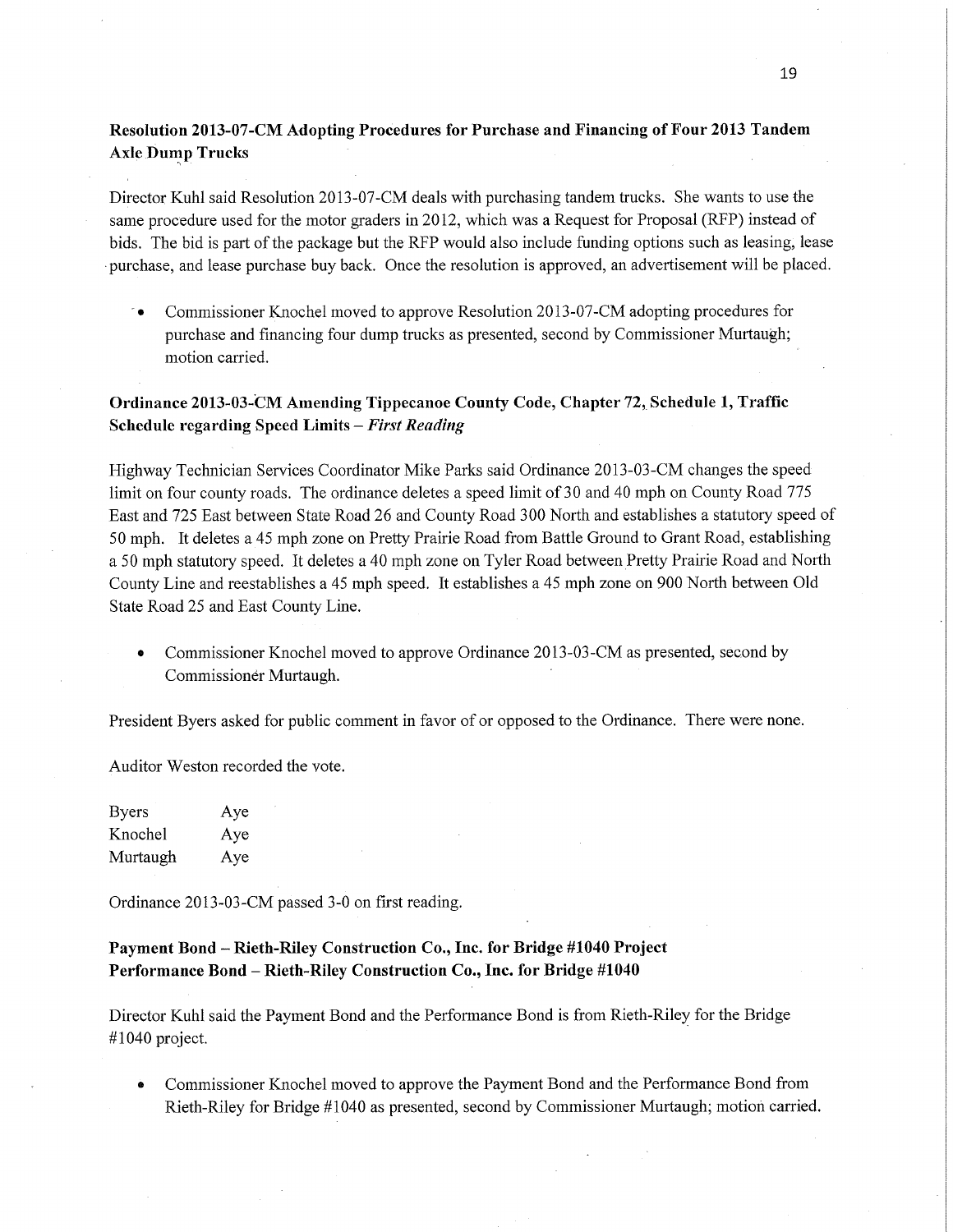# *GRANTS* — Laurie Wilson **Permission** to **Accept Grant**

Grant Facilitator Wilson requested permission to accept two grants for **TEMA** from the Indiana Department of Homeland Security (IDHS). The first one is in the amount of \$12,850.27 and the second one is in the amount of \$21,821.23. The grant will move **funds** from the 2011 SHSP grant to the 2009 **SHSP** grant. They do not provide additional funds, but allows IDHS to utilize older grant funds on eligible expenditures. IDHS chose Tippecanoe County to perform the clean—up project based on pas<sup>t</sup> performance and experience.

• Commissioner Knochel moved to approve permission to accept Grant C44P-2-241A in the amount of \$12,850.27 and Grant C44P-2-271A in the amount of \$21,821.23 as presented, second by Commissioner Murtaugh; motion carried.

#### **Permission** to **Apply** for **Grant:**

Grant Facilitator Wilson requested permission to apply for a grant for TEMA from IDHS in the amount of \$21,428.57. The grant will be used for. SHSP Training and Exercises during the **coming** year.

• Commissioner Knochel moved to approve permission to apply for the grant as presented, second by Commissioner Murtaugh; motion carried.

Grant Facilitator Wilson requested permission to apply for a grant for TEMA from **IDHS** 1n the amount of \$60,406.24 for the 2012 Emergency Management Planning Grant (EMPG) salary reimbursement. It is the annual grant paying 50% of three TEMA salaries which goes back to the General Fund.

*0* **Commissioner** Knochel moved to approve permission to apply for the grant as presented, second by Commissioner Murtaugh; motion carried.

Grant Facilitator Wilson requested permission to apply'for a grant for TEMA from IDHS in the amount of \$55,000 for District **4** Task Force equipment and sustainment. The amount was awarded based on <sup>a</sup> recently completed assessment.

0' Commissioner Knochel moved to approve **permission** to apply for the grant as presented, second by Commissioner Murtaugh; motion carried.

### **MOU/Contract:**

Grant Facilitator Wilson presented a contract for Youth Services from the Juvenile Detention Alternatives Initiative (JDAI) grant in the amount of \$5,000. The contract is for Gottleib and Wertz, Inc; for data report coding and development for the QUEST Database and Information System.

**0** Commissioner Knochel moved to approve the contract as presented, second by Commissioner Murtaugh; motion **carried.**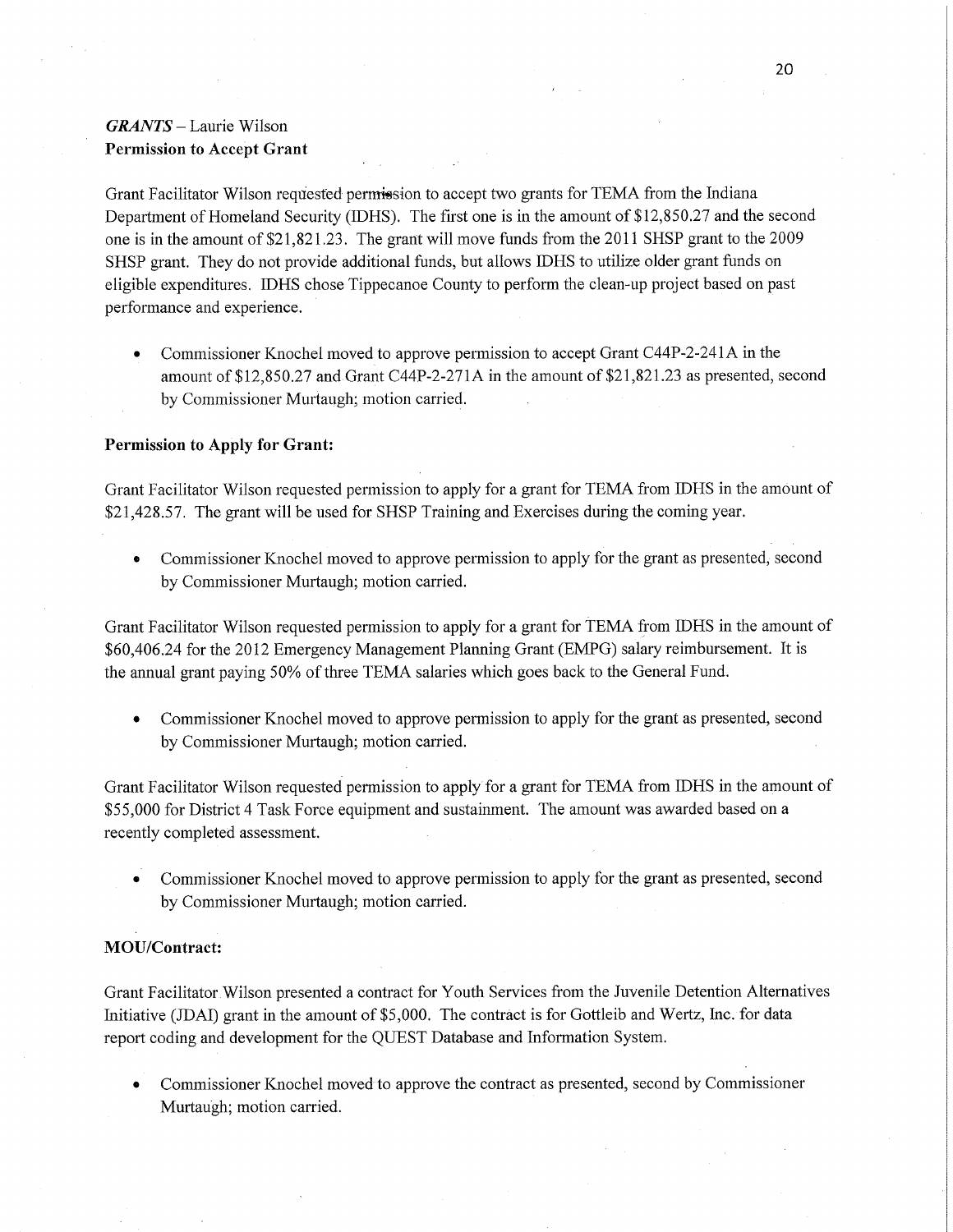Grant Facilitator Wilson presented a contract for Youth Services from the IDAI grant in the amount of \$5 ,200. The contractor, Character Restoration Center for Youth Cognitive Accountability Training, will provide training for the Youth Services Department.

**0** Commissioner Knochel moved to approve the contract as presented, second by Commissioner Murtaugh; motion carried.

Grant Facilitator Wilson presented a contract for Youth Services from the JABG Truancy Grant in the amount of \$15,837. The contract will allow the Lafayette School Corporation to hire a Youth Assistance Program Coordinator.

**0** Commissioner Knochel moved to approve the contract as presented, second by Commissioner Murtaugh; motion carried.

# *COURT* SER *VICES* —— Cindy Houseman **Interagency Referral Agreement**

Court Services Executive Director Houseman presented a contract with Lisa Werth to administer an *Operating While Intoxicated* (OWI) class. The class is an 8 hour class held on Saturdays. It is the sixth year for this contract. An amendment to the original contract has been reviewed by Attorney Luhman.

**0** Commissioner Murtaugh moved to approve the Interagency Referral Agreement between Court Services and Lisa Werth 'as presented, second by Commissioner Knochel; motion carried.

#### *APPOINTMENT* T0 *COMMON* WA GE *BOARD*

**-** Commissioner Knochel moved to approve the appointment of Dave Lahr to the Tippecanoe' School Corporation Common Construction Wage Committee; Jean Hall to the Purdue University, West Lafayette campus Common Construction Wage Committee; and Jean Hall to the West Lafayette Community School-Corporation's Common Construction Wage Committee, second by Commissioner Murtaugh; motion **carried.** '

### **APPOINTMENT TO CONVENTION & TOURISM**

• Commissioner Knochel moved to approve the appointment of Christy Kuntz to the Convention and Tourism board, replacing Roy Meeks, second by Commissioner Murtaugh; motion carried.

#### *UNFINISHED/NEW BUSINESS –* none

#### *REPORTS* ON *FILE*

The following reports will be on file in the Commissioner's office:

#### Treasurer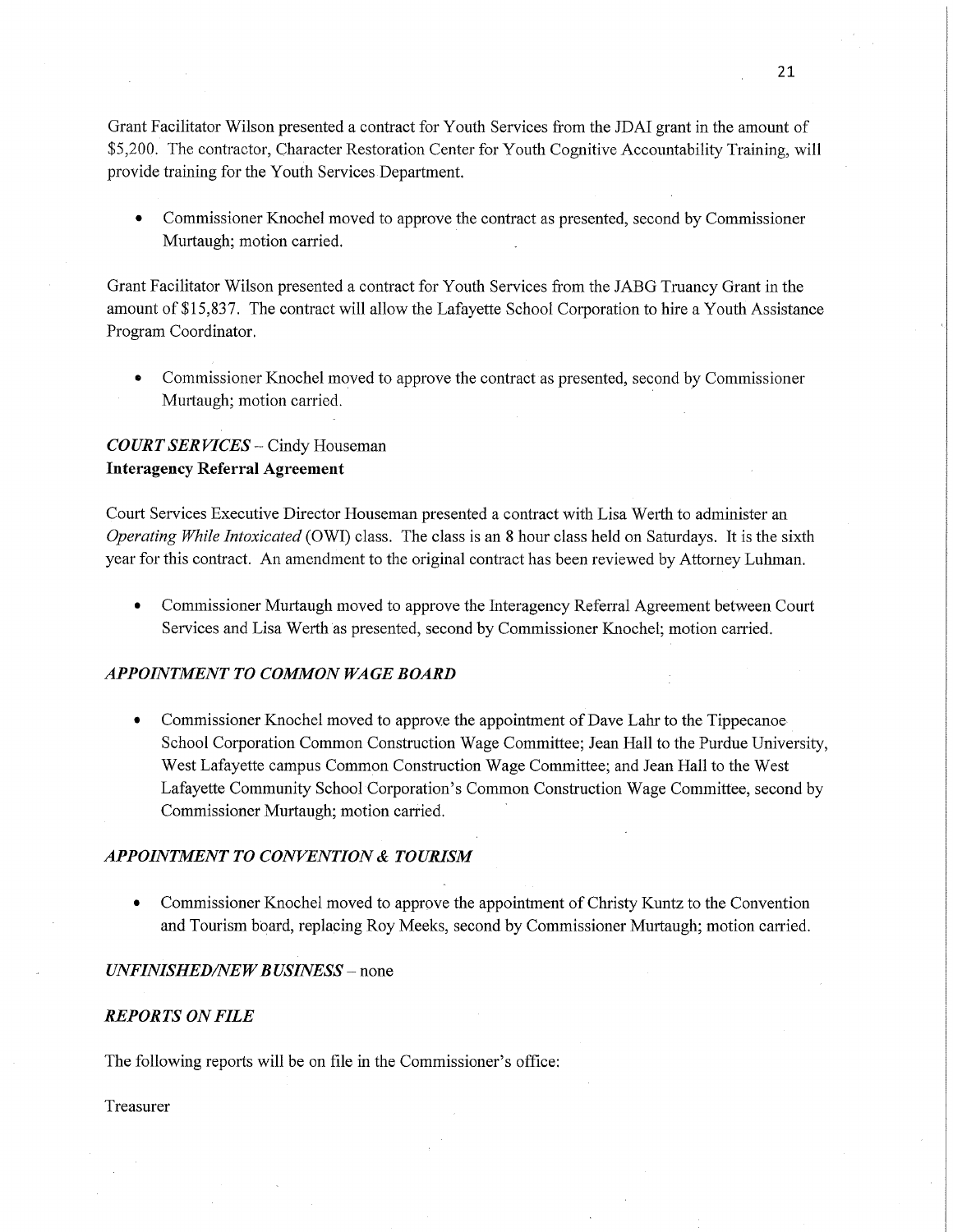Clerk of the Circuit Court Building Commission Central Mail and Duplicating Public Library

#### *PUBLIC COMMENT*

Stu Kline, H Stewart Kline and Associates said the Hog Point bridge project, which they designed and inspected didn't allow time for a ribbon cutting ceremony. He presented the Commissioners with a photo , board of the project reflecting the various stages of progress. President Byers and the Commissioners thanked Stu and said the bridge turned out beautiful.

' Paul Wright — 4523 S County Line Rd W, Westpoint *—* Mr. Wright asked Commissioner Murtaugh to comment on the increased gas tax meeting he recently attended in Indianapolis. Commissioner Murtaugh stated he doesn't think there is pending legislation to increase the gas tax; only to change how it is distributed. Currently, funding for the State Police and the Bureau of Motor Vehicles (BMV) comes off the top. The discussion is to remove that funding from the gas tax proceeds and distribute it to INDOT for counties, cities, and towns. **M.** Wright asked for clarification on an increase to which Commissioner Murtaugh replied that based on the discussion at the State House meeting he attended, the ahswer is no. However, there may be pending legislation that he is not aware of; that is not what they were discussing. He continued to say the difficult part will be to find the funding for the State Police and the BMV. Mr. Wright said Tippecanoe County has a wheel tax and assumed other counties have the same option. President Byers said every county has the option and about half of them take advantage of it. Mr. Wright concluded by saying he has received several political newsletters in the past Week and found it interesting that none of them mentioned Governor Pence's recommendation of a 10% decreasé in income tax.

President Byers said that David Reagan, a member of the Emergency Management Advisory Board is in the hospital. *'* 

As there were no other public comments, Commissioner Knochel moved to adjourn.

Meeting adjourned at 10:37.

#### BOARD OF COMMISSIONERS OF THE COUNTY OF TIPPECANOE

David S Byers, President

VL *J* 19M

**Ann L. Knochel, Vice President**